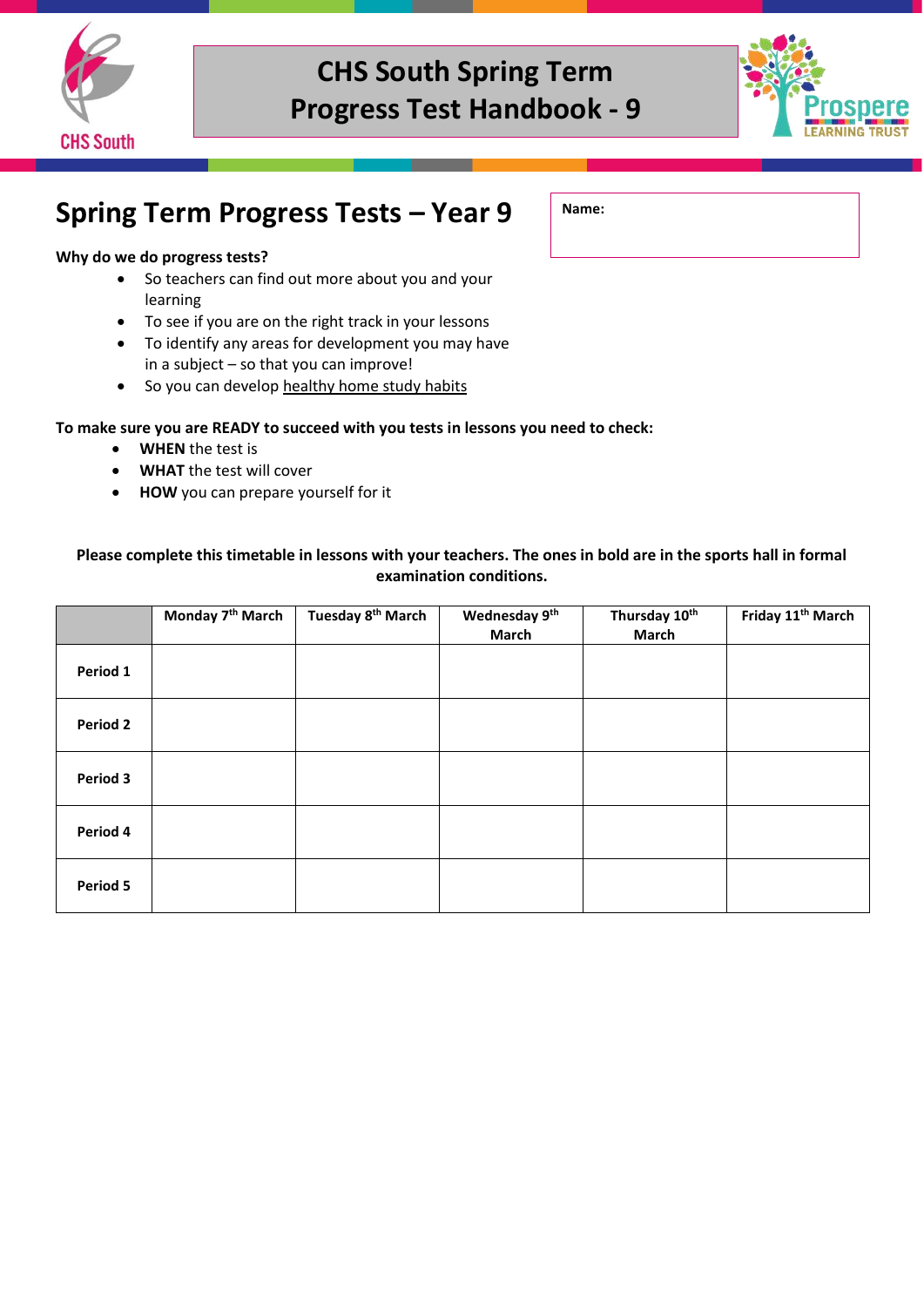



|                 | Monday 14th<br><b>March</b> | Tuesday 15 <sup>th</sup> March | Wednesday 16th<br>March | Thursday 17th<br>March | Friday 18 <sup>th</sup> March |
|-----------------|-----------------------------|--------------------------------|-------------------------|------------------------|-------------------------------|
| Period 1        |                             |                                |                         |                        |                               |
| <b>Period 2</b> |                             |                                |                         |                        |                               |
| Period 3        |                             |                                |                         |                        |                               |
| Period 4        |                             | <b>English</b>                 |                         | <b>Maths</b>           |                               |
| Period 5        |                             | <b>English</b>                 |                         | <b>Maths</b>           |                               |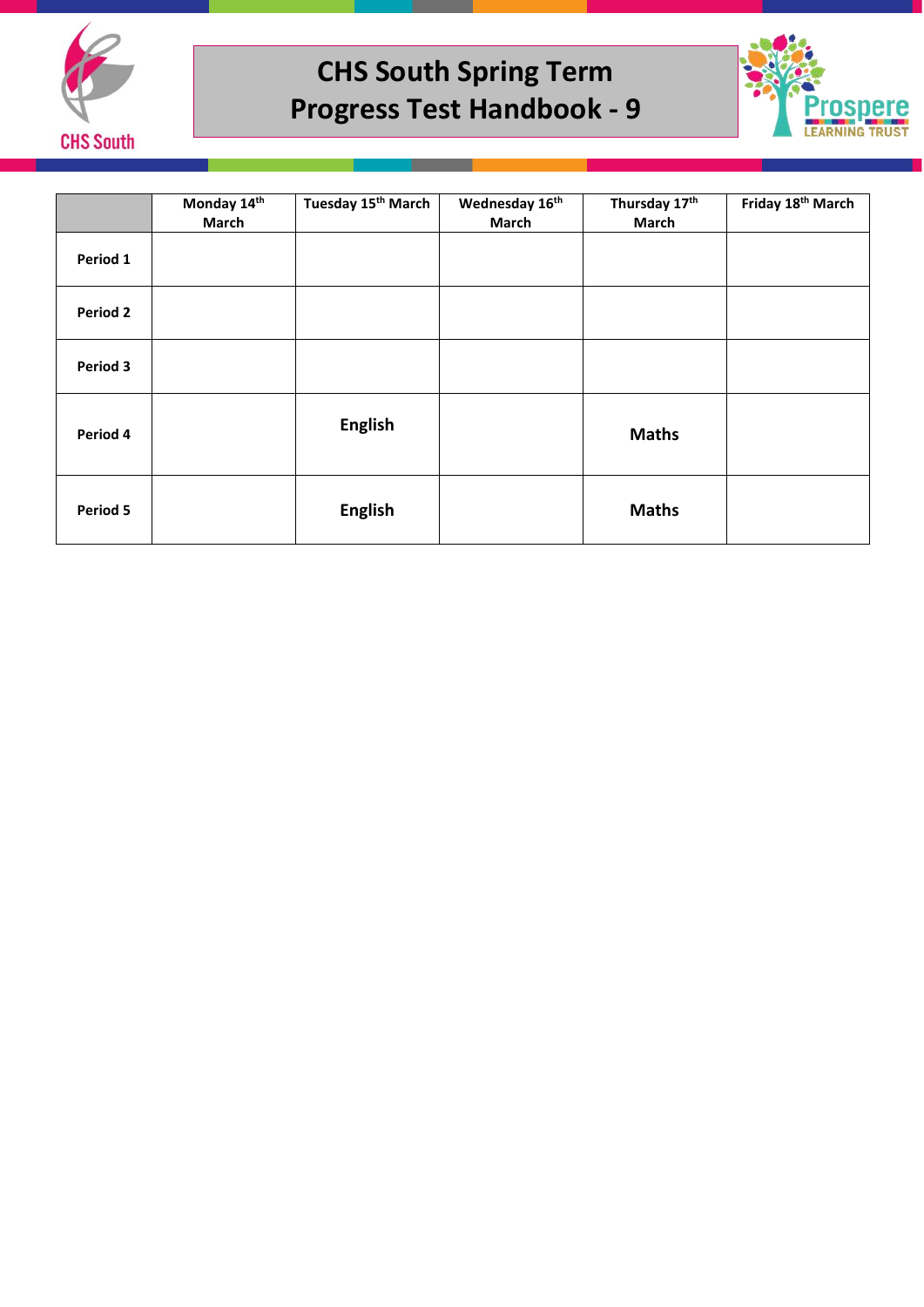



## **Home Study**

**This half term you will complete home study. Instead of completing home learning tasks the focus is on you to make sure that you are completing independent revision and preparation for your Progress Tests.** 

#### **How long should I spend?**

- We recommend that you set yourself a regular time slot to complete home learning and/or home study.
- We would recommend **1 to 1 ½ hours, two to four times a week**.
- Home study could be straight after school at Homework Club, at home after your evening meal or at a weekend.
- Set times that work best for you around your other hobbies and activities out of school.
- Relax before a sensible bedtime read a book to escape and wind down to get a good night's sleep!

#### **How do I get started?**

- **Start with a plan:** Think about how many subjects you have to study for and try to map out how you will prepare for each subject leading up to the test.
- **Check what you need to prepare:** Your teachers will give you guidance on what to prepare for; use these topics as a starting point for Home Study.

#### **How do I find revision materials?**

- Log on to Teams and revise using the tasks that have been assigned to you.
- Use your exercise books to look over the topics that you have covered in lessons and study the information.
- Use revision guides or textbooks to help you prepare for progress tests. Your teachers will have these and the library will have lots to borrow.
- Find and read information that will help you to complete the progress tests; remember to use credible sources of information.

#### **Some useful tips to develop your healthy study habits:**

- Don't leave your study too late as cramming for exams isn't a healthy habit.
- Do your home study in a quiet area so you can concentrate.
- Be flexible during exams don't try and do too much!
- If you start to feel nervous or stressed, stop, and talk to someone
- Eat well and get enough sleep
- Exercise this REALLY helps you feel better!
- Make time for treats
- **Don't put too much pressure on yourself. Remember the point of the assessment is so that you and your teacher can see what areas for development you have in a subject – so that you can improve!**

**If you are unsure about your tests – speak to your teacher BEFORE the Progress Test, they might have some great tips and advice.**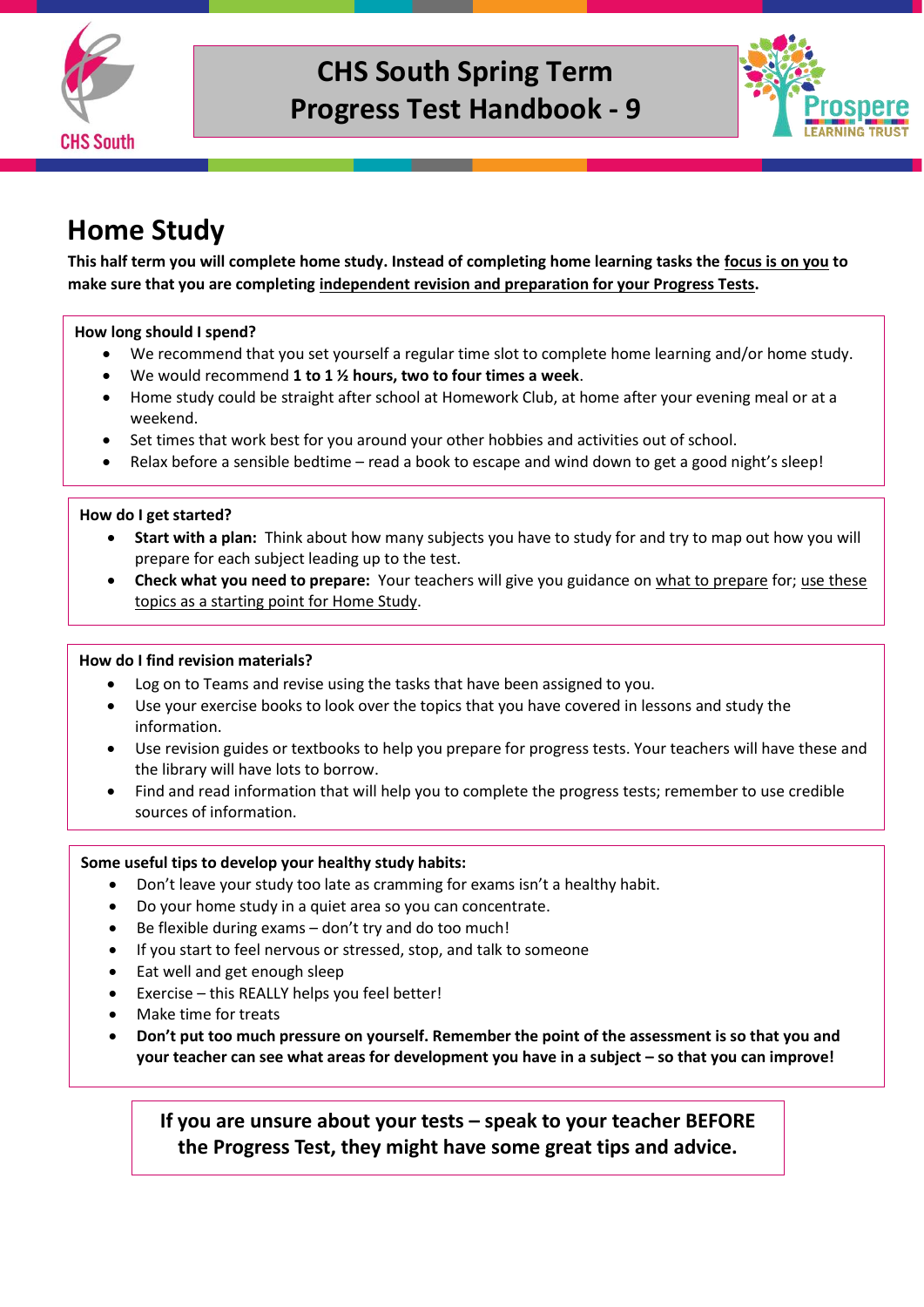



## **The Keys to Revision Success!**

**At CHS South we recognise that all brains work differently and that you might need to try different methods of revision before you find the right fit for you. Below are some examples of tried and tested methods that we have successfully used with students at CHs South. Work your way through them and see which method/s help you to retain the most information!**



**Visualisation:** Create a picture in your mind that represents the topic you are trying to remember. Try to use images and symbols to help you recall that information later.

**Ask a friend:** Communicate with friends about topics you are not sure about. You can create study groups and support each other.

**Revision Plan:** Revision planning is a good way to help make sure that you structure time appropriately and balance out the different topics you have to learn.

**Mnemonics & Rhymes:** Create these to break down long pieces of information into smaller memorable chunks; you can then recall these in an assessment.

**LOL (Learn online):** Use the internet to find information you are not sure on. You could also use Doddle to support your learning.

**Revision Cards:** Create revision cards which break down pieces of information into small topics you can prepare for.

**Memorising:** Try to memorise information, a good technique for this is to use repetition. Repeat information 3 times in your mind to help it stick in.

**Mind Mapping:** Creating a mind map can take a large topic and break it down into smaller sections which are manageable for you to remember.

**Past Papers:** Practice by using past test papers to help check your ability to answer test/exam questions; cross check your answers against a mark scheme.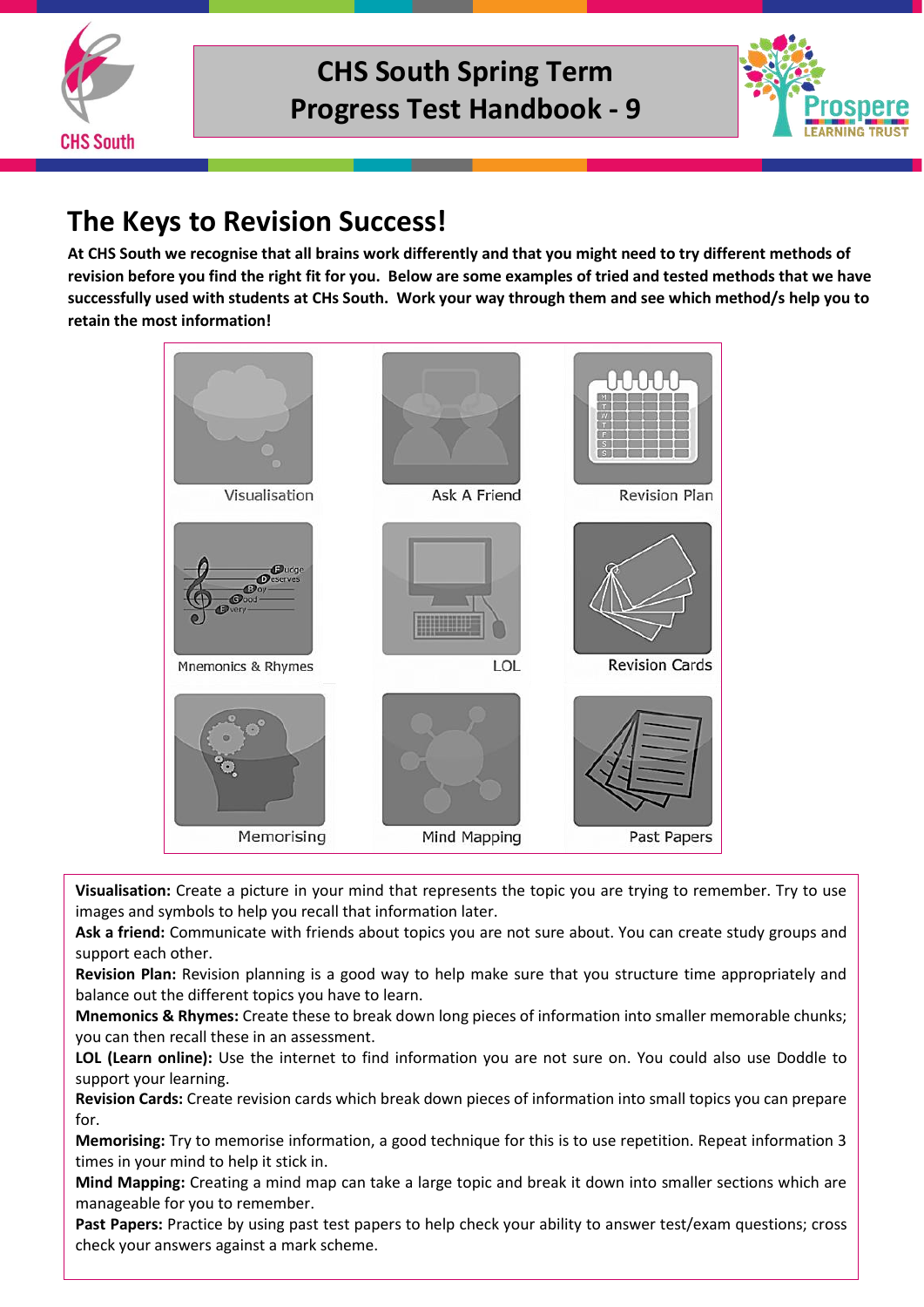



### **Home Study Plan**

**To be ready for progress tests you need to prepare for them. Use the timetables below to map out your own home study schedule in the run up to the tests taking place in school. Consider what tests you have and when they will be; once you have done this you can map out your home study time. Here is a suggested timetable but adapt it to your own commitments.** 

|                                       | Monday 14th | Tuesday 15th | Wednesday                 | Thursday 17th | Friday 18th | Saturday 19th | Sunday 20th |
|---------------------------------------|-------------|--------------|---------------------------|---------------|-------------|---------------|-------------|
|                                       | February    | February     | 16 <sup>th</sup> February | February      | February    | February      | February    |
| <b>Home Study</b><br>Session 1        |             |              |                           |               |             |               | Rest Day    |
| <b>Home Study</b><br><b>Session 2</b> |             |              |                           |               |             |               | Rest Day    |
| <b>Home Study</b><br><b>Session 3</b> |             |              |                           |               |             |               | Rest Day    |

|                                       | Monday<br>21 <sup>st</sup> February | Tuesday<br>22 <sup>nd</sup> February | Wednesday<br>23rd February | Thursday<br>24th February | Friday<br>25th February | Saturday<br>26th February | Sunday<br>27 <sup>th</sup> February |
|---------------------------------------|-------------------------------------|--------------------------------------|----------------------------|---------------------------|-------------------------|---------------------------|-------------------------------------|
| <b>Home Study</b><br>Session 1        |                                     |                                      |                            |                           |                         | Rest Day                  |                                     |
| <b>Home Study</b><br><b>Session 2</b> |                                     |                                      |                            |                           |                         | Rest Day                  |                                     |
| <b>Home Study</b><br><b>Session 3</b> |                                     |                                      |                            |                           |                         | Rest Day                  |                                     |